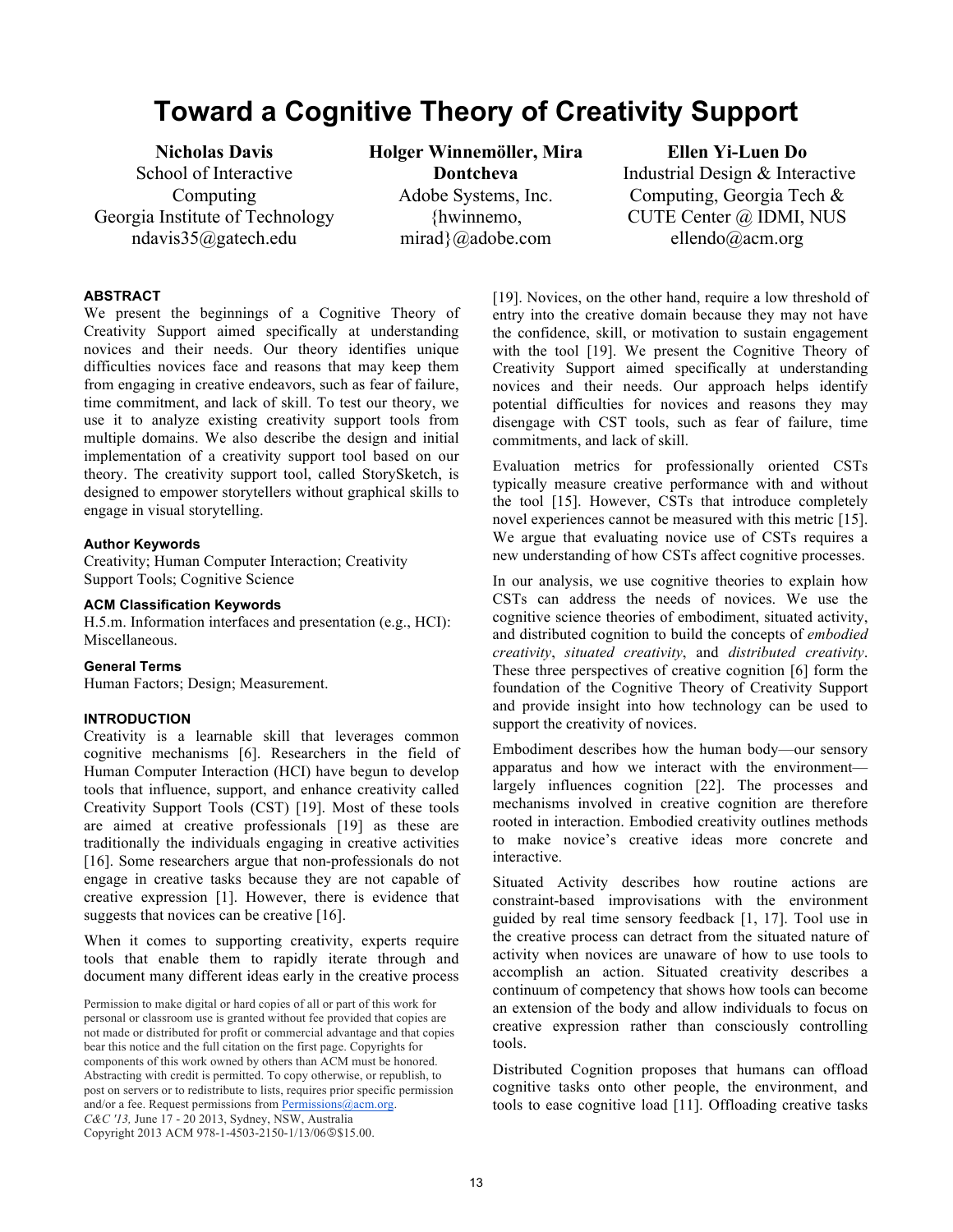that require significant skill onto CSTs can help novices produce richer creative output earlier in the creative process. Distributed creativity describes how automating technical skills to varying degrees can increase creative engagement, motivation, and reduce the barrier of entry for novices.

We begin by discussing different types of novices, their skillsets, audiences, and motivation for using CSTs. We examine how CSTs affect creative productivity and why expert-oriented CSTs present difficulties for novices. Next, we build the foundation of the Cognitive Theory of Creativity Support by examining Embodiment, Situated Activity, and Distributed Cognition in turn. Next, we use our theory to analyze CSTs from multiple domains. We identify potential difficulties for novices and use our theory to find solutions to these problems. Finally, we present the design process and initial implementation of a prototype in the domain of visual storytelling called StorySketch.

#### **BACKGROUND**

The first step we take in building our theory is defining terms that will help us articulate the unique needs of novices. We make a conceptual distinction between form and content. This form-content distinction helps us understand the skills involved in creative expression. Next, we make a categorical distinction between types of novices according to their skill creating form and content.

#### **Delineating Form and Content**

The form of an artifact is the physical shape or body of the thing being created [6]. The content is the meaning or expression the form signifies to the viewer [6]. For poetry and language arts, form corresponds to the individual words and their sounds, while content is the semantic meaning or narrative those words construct for the reader. For visual art, form corresponds to the shapes and the way those shapes are made including the lines or paint that comprise them, while the content is the image and the meaning derived from it, such as an emotion or idea. In many ways form and content are intimately connected. The style of a form may influence its interpretation. As creators become more skilled at their craft, they exercise greater control over the forms they use to convey their intended meaning. Artistic content becomes richer and more complex as an artist expands the range and nuance of forms they employ.

#### **Anatomy of a Novice**

In our theory, we distinguish between two types of novices—tool novices, and domain novices. Tool novices are familiar with the domain but they do not know how to use a CST to achieve their creative goals. Domain novices, on the other hand, are unfamiliar with the creative domain as well as the CSTs used to enhance creativity in that domain.

Tool novices are domain experts that have never used a CST in their domain before. These individuals know how to formulate and develop their ideas using non-digital tools, but cannot immediately map that knowledge to the CST due to unfamiliarity with the interface and functions. An expert oil painter, for example, is skilled at artistic techniques such as brushwork, color theory, and life drawing, but s/he may have no idea how to execute this expertise with the digital painting functions in Photoshop. We make a distinction between knowledge of how to execute an artistic idea and conceptual knowledge about the artistic idea [6]. The CST design goal for tool novices should increase the usability of the tool, including making the controls more intuitive and improving the amount of control that users have over artistic forms.



# **Figure 1: Time investment required to make CSTs useful.**

Tool novices have the motivation and justification to invest the time required to learn how to use complex CSTs because they can substantially improve their creative output. Figure 1 represents the productivity deficit experienced during the learning process. While learning the tool, productivity is reduced because one is attending to the tool itself. At the breakeven point, however, the users productivity surpasses what was possible without the CST. Once learned, CSTs can allow individuals to rapidly explore, record, and organize many different creative ideas, which can significantly increase the quality and quantity of creative output [19].

The quality of creative products is of particular interest to tool novices because they are creative experts. Other experts in their field will evaluate their creative products according to their relative novelty and value [3,21]. For example, museum curators selectively chose artworks that will be displayed in galleries. Tool novices view CSTs as a mechanism to increase their standing in a field, which justifies the time learning a CST, even if it is a steep learning curve.

Domain novices are individuals that are unfamiliar with the creative domain as well as the CST tools associated with it. They are unaware of how to creatively express themselves in the target domain, i.e. they do not know how to create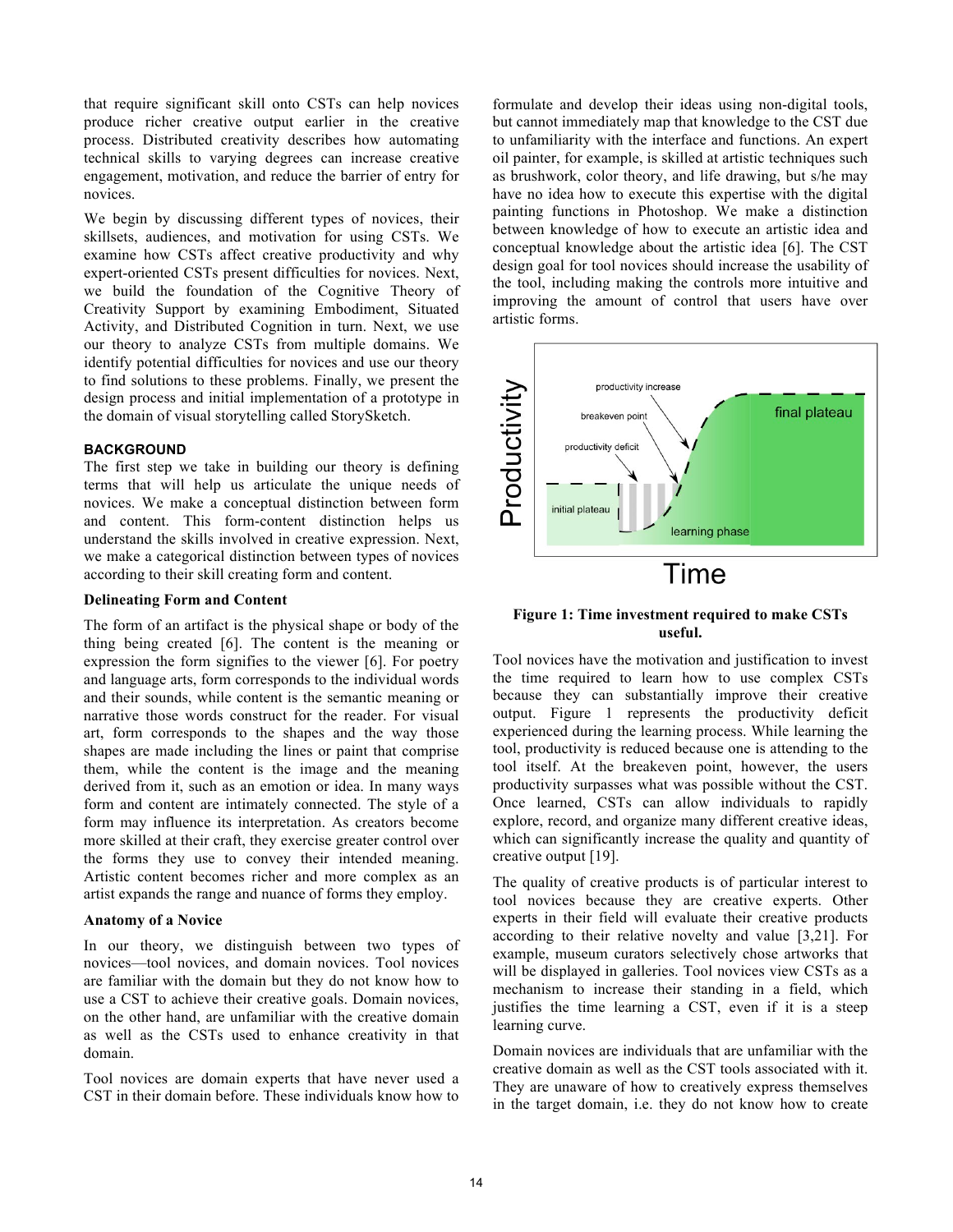and manipulate artistic forms to develop meaning and realize artistic goals. Domain novices have no significant prior experience with the tools of the domain—digital or otherwise. In this circumstance, the CST enables a completely new creative experience that would be impossible without the support of the tool [15]. Domain novices use the CST for personal self-expression. The Cognitive Theory of Creativity Support can offer unique insights into this user group because they require a significantly different strategy to support their creativity. CSTs directed toward this group must have a "low barrier of entry" and help novices learn about the creative domain as they use the tool [19].



# **Figure 2: Time investment required for creative engagement with CST.**

Domain novices may not be as willing to invest a large amount of time learning the tools or the domain because they are casual creators. When a domain novice engages a CST designed for an expert, they may become discouraged because they do not see the desired results early on. Figure 2 shows how creative engagement with a CST only occurs after a significant time investment learning the controls. However, even once domain novices learn the tools, they may not be able to effectively create artistic content because they don't know how to combine artistic forms to realize their goals. Because of their unwillingness to invest time in learning how to use CSTs, domain novices or "casual creators" are underrepresented within the CST community [15].

Distinguishing between tool novices and domain novices allows us to focus on the unique needs of domain novices, which include teaching both the tool and the domain. To provide insight into how technology can enhance and teach creativity to novices, we now turn to cognitive science.

## **COGNITIVE THEORIES**

Cognitive science theories describe the way we think, perceive, build concepts, and learn [22]. Here, we will examine three modern cognitive theories to help us understand how technology affects the creative process.

#### **Embodied Cognition**

The embodiment theory argues that the human body structures cognition in many important ways [22]. Cognition is not the disembodied and mechanical manipulation of symbolic representations that traditional cognitive science theories posit. Instead, human cognition is rooted in perception, action, and interaction with the environment [23]. We propose a subcategory of embodied cognition referred to as *embodied creativity*, which claims that the cognitive mechanisms involved in creativity, such as idea generation, conceptual combination, exploration, visualization, mental imagery, and problem solving/finding are dependent upon and facilitated by interaction with the environment. In other words, creativity is fundamentally rooted in interaction with the world.

The importance of sketching in many creative disciplines supports our claim that creative cognition is embodied. Schon famously describes sketching as a conversation with one's creative materials [20]. It is a low cost and flexible exercise that helps artists, designers, engineers, and many other creative domains explore and develop ideas [22]. Given that sketches can vary considerably based on the domain, it is useful to develop a general definition of a sketch as a visualization that exists on an external medium (not in the head), which represents an idea or concept. For example, architects construct models to help them conceptualize the spatial properties of a building design. Models are physically very different from a hand-drawn sketch, but they still help offload the visualization of an idea, and therefore serve a similar cognitive function in the creative process as a hand-drawn sketch. Collages, storyboards, and mood boards are all different techniques of developing an external representation of an idea. Although they correspond to different creative domains, the general tendency to use sketches to externalize an idea is pervasive.

The visual relationships individuals detect from inspecting a sketch vary based on the domain as well, but there is a common iterative cycle of perceiving and manipulating the sketch. The discoveries made through this reflective and interactive process reciprocally shape and are shaped by one's creative goals [20]. That is, the idea of what one would like to create changes and evolves as one begins to see the idea materialize and interact with it [20]. The design goal that follows from this analysis is that CSTs should reduce the time it takes to make ideas concrete and interactive. This is particularly relevant to domain novices because they lack the specialized execution knowledge that is commonly required for sketching and rapidly prototyping ideas.

Physically changing the representation of an idea by tweaking its appearance is also possible once it exists as an external representation. Line sketches are particularly amenable since they are low-cost and easy to produce, which is one reason they are so useful in the creative process. Another design goal to support embodied creativity with CSTs is lowering the cost of making physical changes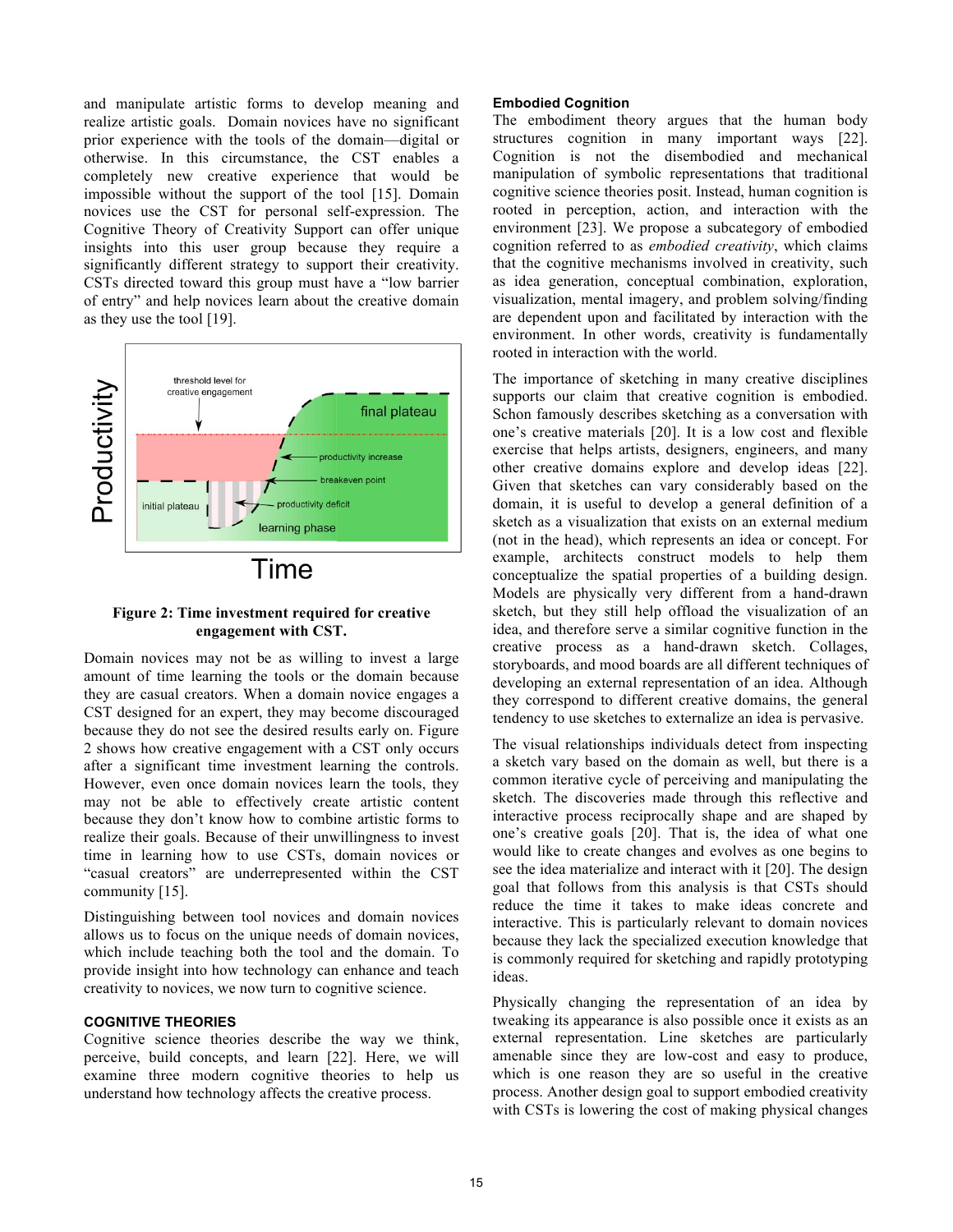and increasing the interactivity of the system. Embodied cognition tells us that we think through action, and our CSTs should therefore be designed to facilitate this interactive creative thinking.

One dimension of interaction is altering the way in which the representation is viewed to explore new interpretations. For example, physically changing the viewing angle, distance, and scale of the artifact can reveal new relationships. In visual art, for example, painters often take a step back from their painting to gain a new perspective. The different scale allows a more global perception of the artwork, which reveals new relationships and offers new fodder for analysis not visible up close. In other domains, such as writing, there are analogous procedures, such as creating an outline or storyboard to view a summary of events at different scales. The level of visual abstraction as well as the physical distance used to represent information can change how that information is processed. Embodied creativity shows us that creative users need to be able to control these features fluidly.

# **Situated Cognition**

Situated Activity (SA) argues that the environment is "a rich source of constraints and opportunities" that provide context to actions [1]. Without the environment, actions are unarticulated, generic, and abstract notions in the mind. Activity is situated because it is an improvised interaction with the environment guided by real time feedback.

This philosophy of action has its roots in Heidegger's phenomenological insight that objects can be *ready-to-hand* or *present-at-hand* [12]. In daily life, "we usually encounter things as resources for immediate action in the service of achieving our goals" [1]. For example when driving a car, the steering wheel in some sense ceases to exist. The steering wheel becomes an extension of the arms and is ready-to-hand. One does not need to consciously plan steering; activity occurs through small automatic adjustments based on feedback from perceiving the road. However, when a problem arises the steering wheel becomes present-at-hand and emerges from the undifferentiated background of objects to be consciously controlled or inspected based on its properties [1]. Expert drivers are able to automatically use small cues, such as the subtle behavior of other cars on the road, to adjust their current heading.

One of the goals of developing a Cognitive Theory of Creativity Support is to be able to have a systematic design strategy that helps us build CSTs that novices will be able to use in a way that is ready-to-hand. To achieve this, we require a more nuanced description of what Heidegger meant when he described the phenomenological transition from present-at-hand to ready-to-hand. Vygotsky's Activity Theory will be used in this analysis because he developed a detailed vocabulary to refer to actions in the process of becoming an expert [13]. He defined three hierarchical components of an activity shown in Figure 3.



**Figure 3: Vygotsky's activity triangle with Heidegger's tool descriptors**

At the highest and most abstract level is the *activity*, which is the motivation, intention, and reason for engaging in the activity [13]. The middle level consists of conscious *actions* that all have their own goals that relate to the object [13]. When one consciously executes an action, the tool is present-at-hand. Finally, the lowest level of the hierarchy consists of *operations*, which are subconscious routines that implement actions according to the conditions of the environment [13]. Routine operations employ tools in a ready-to-hand manner guided by feedback from the environment.

Figure 4 shows the process of a tool novice learning how to map knowledge to a new medium. Continuing with our previous example, we assume that new drivers know the rules of the road, but not how to execute that information. As the individual becomes expert, more actions are automated as operations, which is represented by the increased size of the operation part of the triangle. The rightmost triangle represents an expert that experiences steering as ready-to-hand.

Vygotsky called the gradual learning process that shifts a tool from present-to-hand to ready-to-hand the *broadening scope of action* [13]*.* It describes a process by which one can gradually acquire expertise by automatizing the execution of actions and thereby shift cognitive resources towards higher-level constructs, such as the overall artistic intentions and style of an artwork. As novices experiment with tools, they begin to create a cognitive model about how their actions relate to the objectives of a domain. Conscious actions become routinized as operations as their internal model is validated. The tool then starts to become ready-to-hand [13]. Instead of concentrating on using the tool, one is concentrating on the activity itself [13]. Here, executing operations becomes a situated and improvised activity that is automatically adjusted based on the current conditions of the environment. When the tool recedes into the background and the individual is fully absorbed in the activity, they experience what Csikszenmihalyi refers to as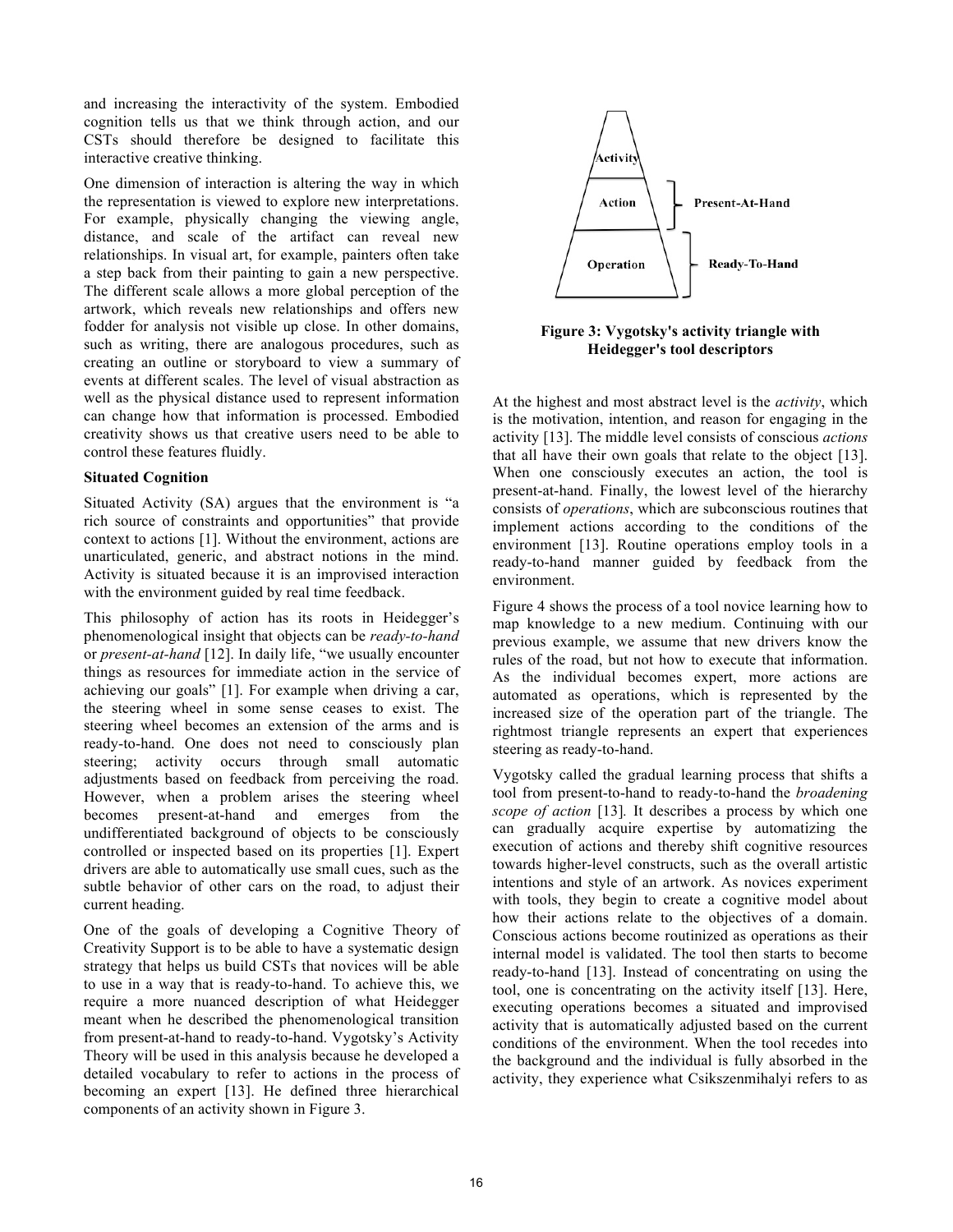

**expert depicted by Vygotsky's activity triangle.**

flow, which is an optimal experience that correlates to more creative outcomes [4].

The learning process of tool novices can be modeled using the broadening scope of action because these users know what they are trying to achieve—they just have to learn how to master the tools. After they understand the mapping between their artistic knowledge and the functions of CST interface, their actions will gradually become automatic operations.

The learning process for domain novices, however, does not follow the standard broadening scope of action because domain novices lack two distinct types of knowledge execution knowledge about the tools and content knowledge about the artistic forms those tools help create. Novices do not understand how creative actions relate to their artistic intentions, nor how to execute creative actions with a given toolset. These problems can retard progress from the novice to intermediate stage as shown in Figure 4. To bridge this gap, domain novices require CSTs that systematically offload some of the technical and conceptual skill required to create artistic forms.

# **Distributed Cognition**

Distributed cognition (DCog) describes how humans can ease their cognitive load by offloading tasks onto the environment, tools, and other individuals [11]. Sketching allows individuals to offload cognitive processes, such as mental visualization, and frees cognitive resources for other creative reasoning tasks [20]. It facilitates spatial reasoning, reflection, exploration, analysis, and evaluation in the creative process. We have created the new term distributed creativity to describe the critical enabling function that CSTs like sketching play in offloading cognition in creativity. Rapidly externalizing ideas stimulates and enables individuals to engage different kinds of cognitive processes that support creative thinking.

Unfortunately, novices may lack the technical skill to produce sketches that are sensible and provide insight. The technical skills required to externalize ideas in a new domain can provide a significant barrier to distributed creativity. The individual may be able to vaguely imagine the content they wish to illustrate, but creating the proper

forms to externalize that idea can represent a bottleneck that prevents the individual from exploring, developing, and refining their ideas. We propose that there are two basic skills required for distributed creativity:

- **Technical Skill:** Procedural knowledge about how to execute a task; the individual has to have a certain physical dexterity to render visual forms.
- **Conceptual Skill:** Semantic knowledge about what task to execute; the individual has to have a clear idea about how to manipulate and arrange visual forms to express meaning.

Tool novices may have the non-digital technical drawing skills, but they do not know how to map those skills to a drawing CST. Domain novices do not possess technical or conceptual skills, and we posit that CSTs targeted towards these users should be designed to offload both of these skills to varying degrees at different points in the learning process.

# *Scaling Distributed Creativity*

Figure 5 shows a sliding scale of distributed creativity that describes how the technical and conceptual skills required to rapidly create and explore artistic forms can be offloaded onto CSTs to different degrees. The y-axis represents the creative output of an individual. The x-axis represents the degree of automation, or how much technical and conceptual skills are offloaded onto CSTs. When a domain novice approaches a tool with no automation, they are hardly capable of any creative output. As the degree of automation rises, so too does the creative output. When automation is 100%, the computer would be generating procedural art without any human input whatsoever. Although the user would see a pleasant image, there is little to no creative engagement in watching the computer generate art using AI algorithms. As automation decreases, the user has more control over the creative output, which increases creative engagement and motivates the user.

The concept of distributed creativity can help CST designers understand and leverage the cognitive benefit of sketching. We have identified two independent skillsets,



**Figure 5: Scaling distributed creativity to achieve higher creative output for domain novices.**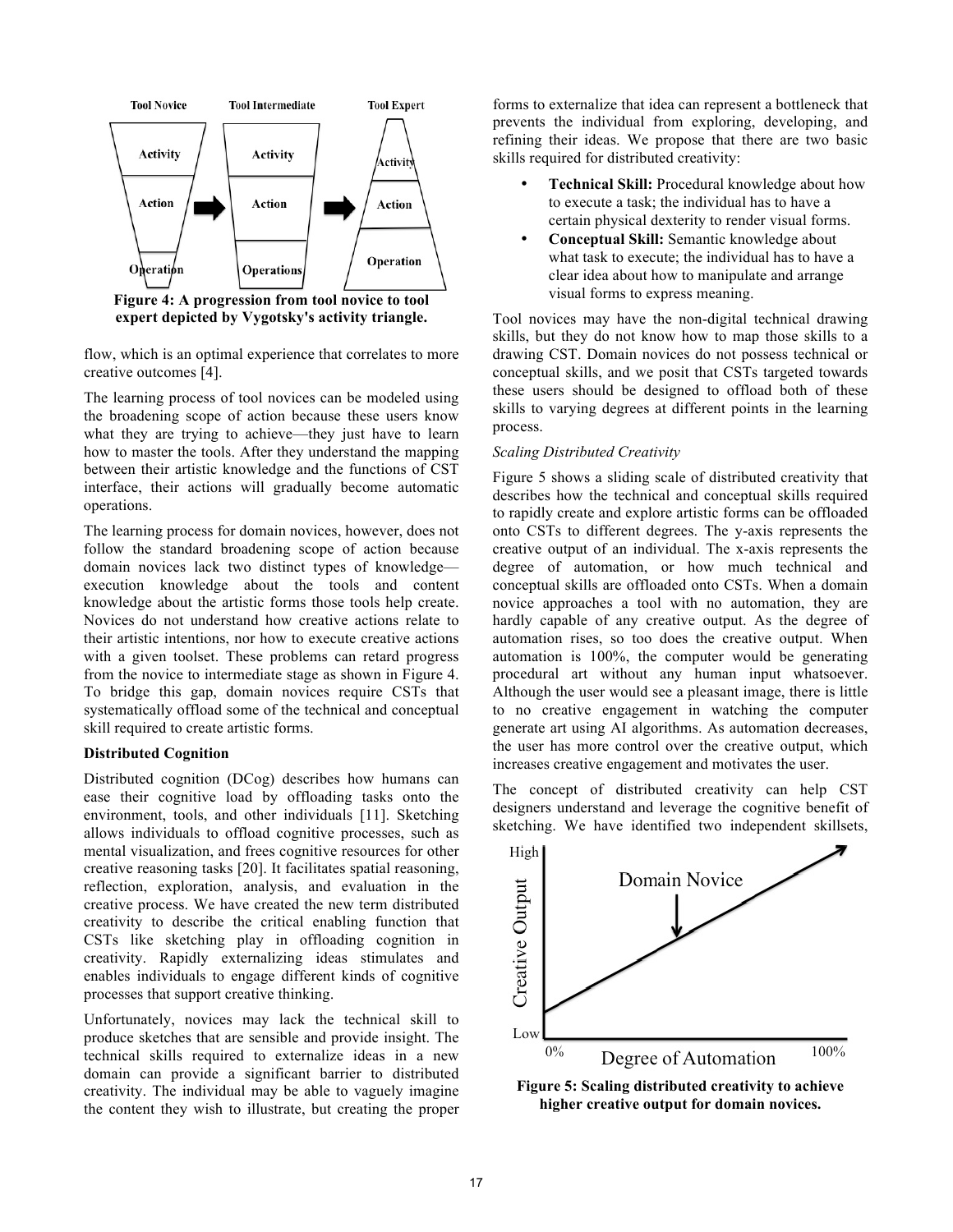technical and conceptual skills, which can be offloaded to varying degrees. In this next section we will explore the implications of using CSTs to scale the degree to which these skills are offloaded. This discussion informs the existing CST design goal to enable low cost and flexible sketch-like content creation that allows one to externalize ideas [24].

First let us consider modulating the degree of automation for conceptual skills in the domain of visual art. Conceptual skills in this domain include knowing how to manipulate and arrange shapes and colors to convey an intended meaning or effect. Automating this process could include providing a set of *artistic primitives* that serve as basic building blocks that frame the conceptual structure of an artwork [17]. These artistic primitives could be combined and arranged in different ways to explore artistic ideas. A coloring book is an example where the conceptual development and layout of an artwork is provided while the user is responsible for the technical execution of coloring each region. At high degrees of conceptual automation, the artistic primitives would be large and could include entire characters, backgrounds, objects, etc. As the degree of conceptual automation decreases, the user would have more control over how those forms appear and are arranged, i.e. changing the hair color of characters or the amount of trees in the background. Examples of even more fine-grained artistic primitives would be the shading of a particular region of a character.

Next, let us consider modulating the degree of automation for technical skills in the domain of visual art. To automate technical artistic skill, a system can abstract away the physical dexterity required to execute an artistic idea, such as the process of character creation or the act of shading. At high degrees of automation, the commands remove all artistic skills, such as drag-and-drop or point-and-click actions where entire characters can be inserted through menu selection. Reducing technical automation would change the method of creating artistic forms to more natural mappings, such as the embodied actions involved in paper and pen drawing. For example, instead of dragging and dropping pre-fabricated characters, users could sketch a rough articulated skeleton to determine the position and pose of characters or the shape of props (see the section describing the StorySketch prototype for additional details on this input method). In this way, the user can begin to understand what it feels like to create the rough physical proportions of a character without being responsible for all of the detail.

Offloading technical and conceptual skills onto CSTs provides a learning scaffold that may help users gradually learn to be more creative. Scaling distributed creativity enables novices to develop and control creative objectives from a high-level, which allows them to explore and become familiar with the domain. Higher degrees of computer automation ensure that domain novices will enjoy

success and positive feedback early in the learning process without a significant time investment. As users become more comfortable with the conceptual and technical knowledge of a creative domain, they can begin to reduce the degree of automation. This allows them to control finer grained details and create more nuanced forms to develop complex compositions.

Scaling distributed creativity allows novices to rapidly explore general creative decisions at a high level, which Vygotsky refers to as the activity level. Instead of struggling with the technical details of a new domain, novices that are introduced to cognitive-based CSTs (i.e. CSTs that align with the cognitive principles we describe here) would be able to explore a creative domain right away. In these early learning stages, the computer would generates all the requisite forms and a lot of the conceptual structure of an art piece while the user evaluates these forms through interactive creative exploration using abstracted commands. Once the user begins to understand all the variables of the creative domain and how they relate to each other, s/he develops a mental model about the conceptual rules of the domain. For example, in visual art novices may have to familiarize themselves with color theory, the use of shading to demonstrate volume and depth, and composition. Equipped with a rough mental model about these domain variables, the user can then choose to reduce the automation and begin exploring with different forms of technical execution and conceptual structure.

Scaling distributed creativity allows domain novices to accomplish expert-level creative output early in the creative process by automating some of expert actions and operations. Figure 6 shows an expert activity triangle with a bar representing the degree of control for which the user is responsible. When the user begins interacting with a highly automated CST, the bar is high, which corresponds to a high degree of automation. This means domain novices are able to control the artistic forms from a higher level, i.e. through textual parameters or pre-set configurations. As



**Figure 6: Scaling distributed creativity depicted with Vygotsky's activity triangle. The area above the bar shows what component of activity the user is responsible for.**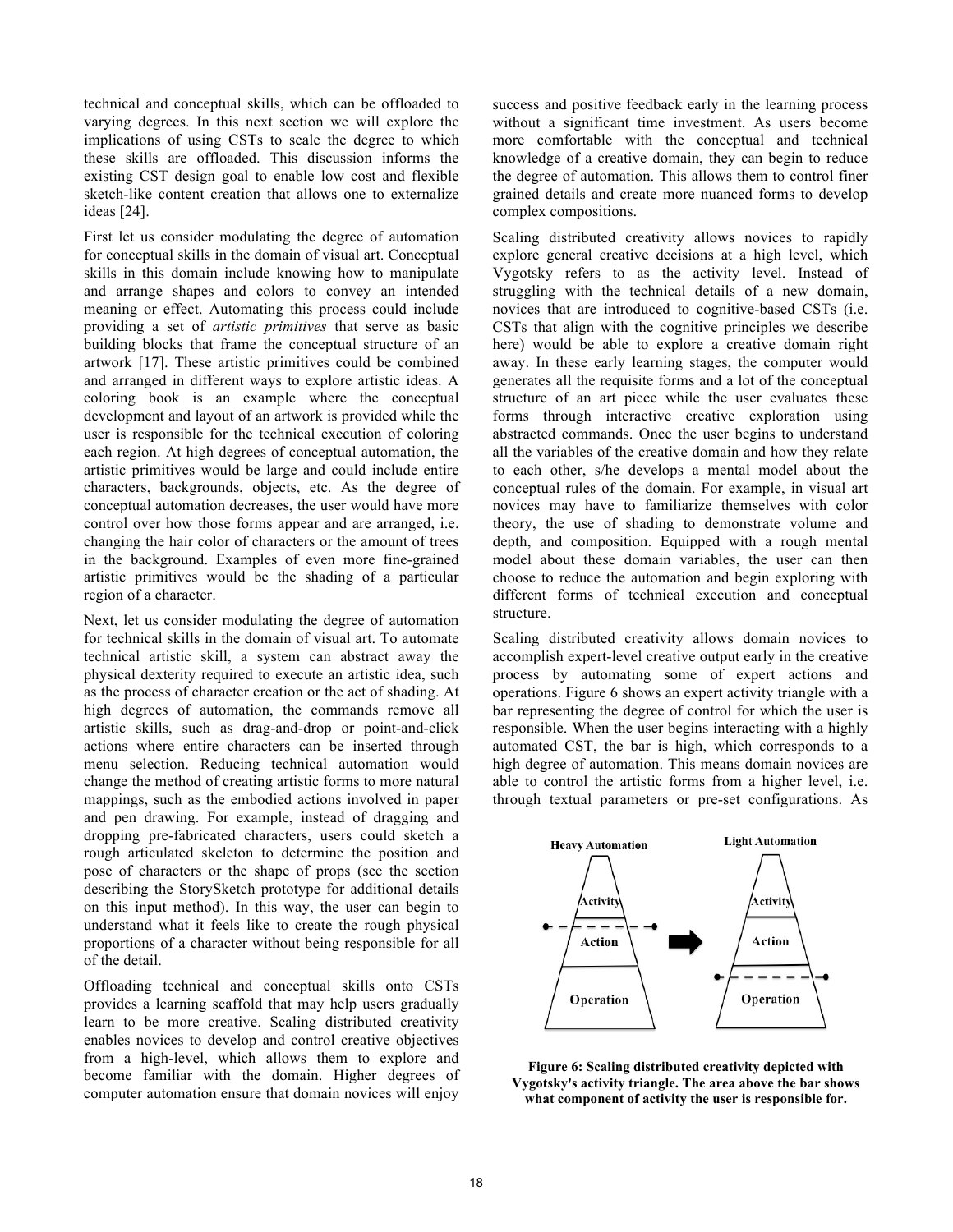automation decreases, more actions and operations are revealed to the user. These new actions enable more nuanced control over artistic forms, which results in richer creative expression.

#### **CREATIVITY SUPPORT TOOL ANALYSIS**

Thus far, we've laid the groundwork for a Cognitive Theory of Creativity Support. The foundation of this theory describes how embodied, situated, and distributed creativity provide us with design insights that can help novices. Together, these theories show that creativity is an interactive process that can be partially distributed upon technology. The way in which creativity is distributed can benefit novices by increasing the ways in which they can create, interact with, and evaluate their ideas. To further elucidate this theory and demonstrate its descriptive utility, the next section will employ its principles to analyze CSTs from several artistic domains.

#### **Computer Programming**

Computer programming is a creative activity that has a high barrier of entry for beginners. The complex syntax of programming languages requires a tremendous amount of technical knowledge. Conceptually, programming requires logic and an understanding of how to formally describe problems algorithmically. In this section we analyze an innovative programming language called Processing designed to support and teach creative programming skills.

Processing (processing.org) is a programming language and interactive development environment (IDE) designed for visual artists that are not necessarily familiar with computational concepts. It supports embodied creativity because it reduces the amount of time required to visualize ideas using code. The language is meant to help designers 'sketch' out ideas using code, which is evident by the ease with which a canvas and visual elements are created. For example, Processing only requires 1 line of code to draw a line to a canvas whereas Java requires approximately 50.

The exhaustive list of interactive examples on the Processing website demonstrate the power of programming, which helps novices build a conceptual framework about what can potentially be created with Processing. Learning about the affordances of a tool supports situated creativity; it helps novices understand what class of problems the tool is appropriate for.

The type of example-based learning that Processing promotes supports distributed creativity as well. Novices can copy and paste entire examples and tweak them to learn about all the working parts and parameters that generate the procedural artwork. Users can spend their time exploring different ways to create neat looking visualizations with code rather than figuring out the cumbersome syntax to create the visual forms in the first place.

The major pitfall of Processing is its inability to scale distributed creativity. There is a significant jump in skill required between *modifying* and *adapting* examples. Modification occurs in small increments, but heavy adaptations or combining multiple examples can be extremely difficult without thoroughly understanding the source code. Comments in the source code can help explain what each section does, but the terminology used will most likely be difficult for a beginner to parse. Acknowledging that example based programming should be a continuum and bridging the gap between modification and adaptation will support domain novices approaching Processing as a CST. For example, domain novices may know that examples x, y, and z have the functionality they require, but they may not know how to write the code that combines these functions. One potential solution that may be helpful is if domain novices could select from a list of functions and have a CST system adapt these examples into a coherent fully coded infrastructure. This would bridge the gap between modification and adaptation, and create a more continuous learning scaffold.

# **Music**

Apple's Garage Band is a program for both the desktop and tablet that allows users to create, record, and mix music. It provides an excellent example of a cognitive creativity support tool because it scales distributed cognition and helps novices quickly create aesthetically pleasing music. A beginner can sit down with the program and click (or tap) through a few chords to make a pleasant sounding riff. While users play and experiment, they can record what they are creating and play it back, edit it, or layer other instruments on top of it. The initial time investment for creating a harmonious song is significantly reduced, which supports the interactivity requirement of embodied creativity.

This CST has a robust method for scaling distributed creativity. Novices can make music on the device by playing 'smart instruments' that reduce the technical skill required to play pleasant sounding chords. The chords displayed on the screen are also curated using music theory to ensure that they sound good together in any combination, which is an example of offloading expert conceptual knowledge.

As novices progress, real musical instruments can be plugged into the computer, such as electronic keyboards and guitars. The program offers guided lessons for these instruments. The user learns by playing along with existing songs. This offloads conceptual skills because the structure of the song already exists, and it offloads technical skills because it steps the user through the music. The CST scales distributed creativity by providing lessons with real instruments as a midpoint between heavy automation (smart instruments) and no automation (freeform jam with real instruments).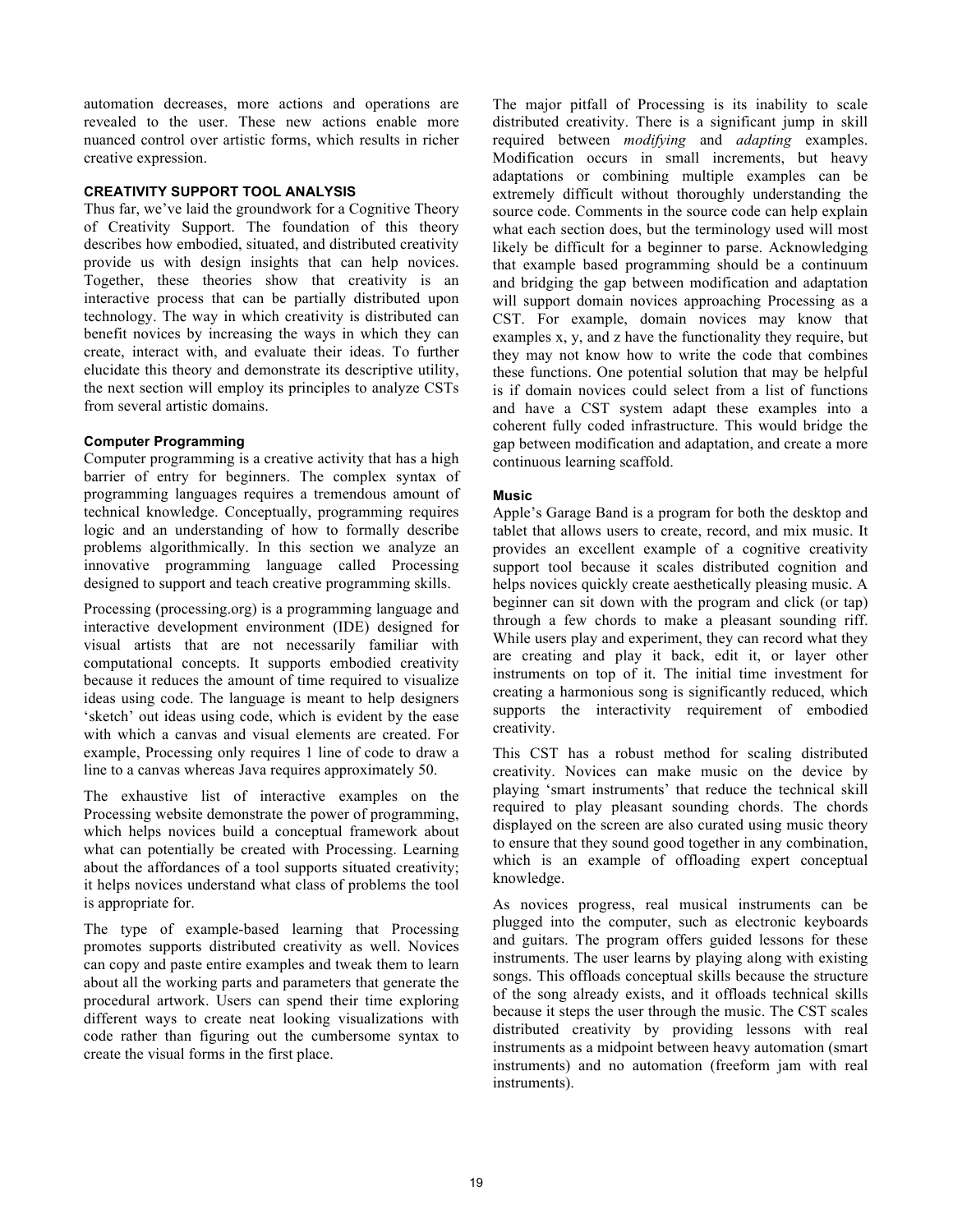#### **Storytelling**

In this section, we describe a prototype we are currently developing, StorySketch, which enables casual creators to quickly experiment with visual narrative ideas and work iteratively and interactively as a means of self-expression. StorySketch allows individuals to creative visual narratives using flexible and low cost sketches.

StorySketch is designed as a cognitive creativity support tool in the sense that it is a prototype based on the Cognitive Theory of Creativity Support. The motivation and design rationale for the tool was to create a fun and engaging way for individuals without artistic skills to creatively express themselves through storytelling. Given that storytelling is an important mode of creative expression, we wanted to empower individuals to tell their stories visually.

The central design consideration was offloading the technical skill required to create aesthetically pleasing visual forms, such as a characters and props. We wanted users to spend their time developing their stories rather than having to figure out how to draw all the characters and props for their story. StorySketch should allow individuals to quickly explore different visual storytelling strategies and evaluate which style works best for their particular story. The key design challenge was how to create an input method that allows rapid and nuanced control of character and prop creation. The input method should be relatively easy given that our target audience is domain novices that do not necessarily have technical sketching skills.

One solution for enabling users to rapidly explore visual forms is dragging and dropping static forms. This solution uses the artistic primitive idea discussed in the distributed creativity section. It reduces the technical skill necessary for visually representing ideas, but it also limits the complexity of information that can be communicated to the computer. The user can only determine the position of story elements. Making characters dynamic and malleable could address this issue. For example, the limbs could be dragged into the desired position. However, the character creation process in this solution is now at least two steps and perhaps more given that each limb has to be adjusted independently. Additionally, this approach reduces the richness of the creative experience because users may feel disconnected from the characters since they did the input method was completely disembodied.

Our solution to this problem was to use a naturalistic yet simplified version of drawing story assets. For example, when creating a character, users draw a stick figure as the input method. The strokes and general form of the input is analyzed by the system to create an articulated character rendered by a physics engine as shown in figure 7. A character model is then applied to the articulated character as shown in Figure 8. This solution leverages a very basic degree of technical skill to generate a character that is sufficiently complex in terms of pose and position.



Hand drawn Create line Create a skeleton with Build physics model based stick figure segments the proper angles on skeletal representation

**Figure 7: Sketch based character creation**

The form of the skinned character still corresponds to the user's sketched stick figure, but the exact details and technically difficult part is handled by the system, such as proportions, shading, and coloring.

This approach is amenable to future extension by gradually increasing the amount of user control during the creation phase. The user could sketch customizations, such as facial expressions, cloth colors and folds, and shading. This type of interaction provides a continuum of distributed creativity to scaffold the user's skills and creatively engage the user. The user should be free to define the amount of work they would like to do and the amount of work offloaded onto the computer. It is conceivable that an individual may not be interested in customizing characters, but would rather choose to spend their time exploring different storylines.

The sketch-to-character interaction supports the creation and exploration of content, but problems arise with respect to evaluation. Evaluation comes in two parts—individual and social. Does the story match the user's intended goal? Does the story effectively communicate the intention of the author?

For StorySketch to help create the user's imagined mental content, the character models the system uses to assist in character creation must directly relate to the user. Initially, we used a stock cartoon character in formative user testing. However, a relatable and diverse set of characters quickly became the number one request of users. How can users tell a meaningful and personal story about a specific set of people with generic characters?

From a design standpoint, this problem represented an



**Figure 8: Fully skinned character**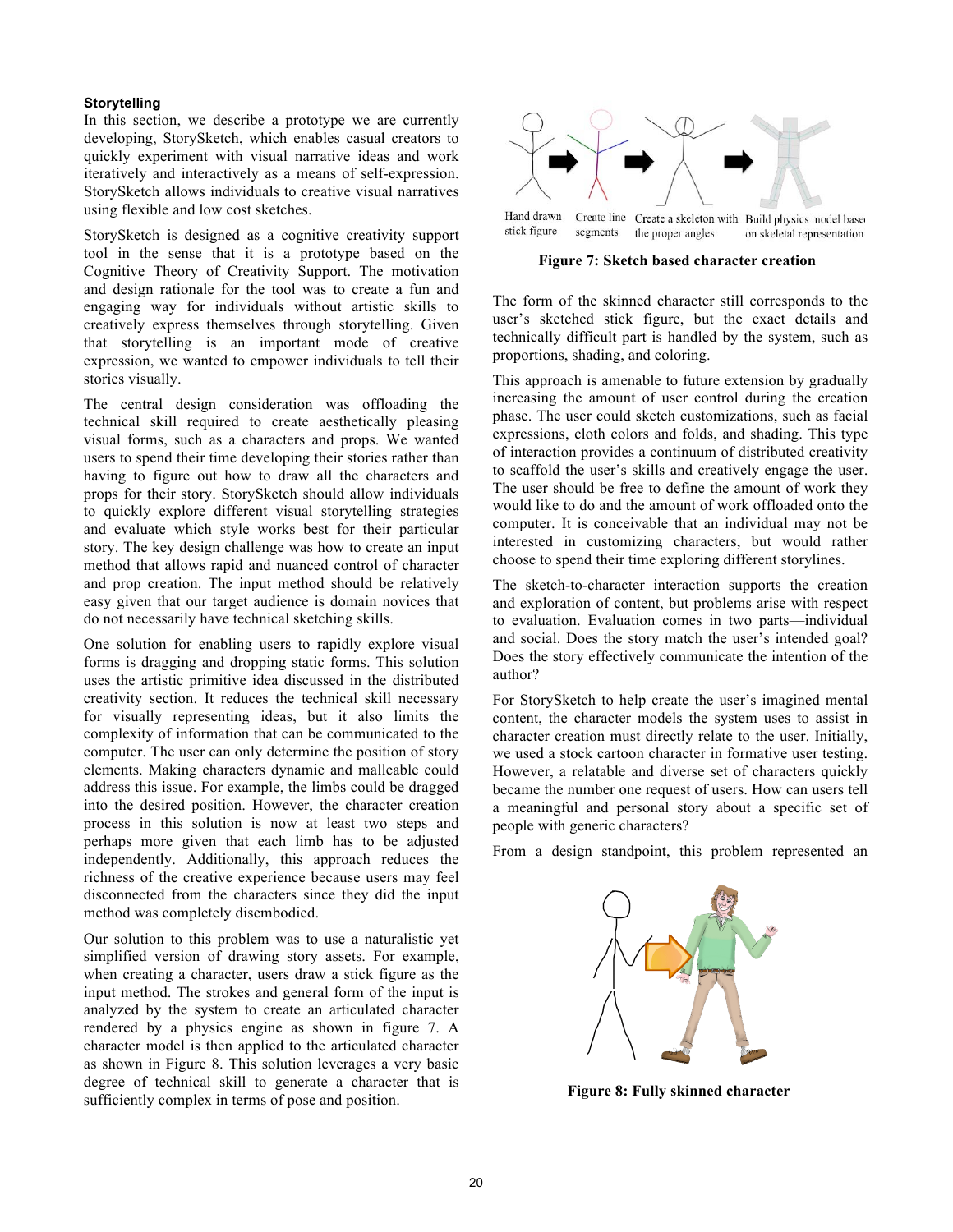authoring bottleneck—who should bare the responsibility for creating user-specific characters? The user can't manually create these characters because they are presumed to not have enough artistic skill. The designers can't possibly create a wide enough set of characters to remain relevant to all users. One solution is to use the avatar model used in video games such as the "Mii" characters that users create on the Nintendo Wii. However, manual character personalization requires a significant time investment, which can further delay creating narrative content. This may be a viable option to gain more control over forms, but there should initially be a way to control artistic forms at the most abstract activity level. Creativity support tools should strive to reduce the time required for externalizing ideas. Our planned solution allows users to import photos of their friends to create characters. The system identifies the target person in the photo, applies a cartoon filter, and then creates an interactive character. This character can be customized using a similar sketch based interaction as the current prototype.

This discussion of StorySketch demonstrates how our theory was useful in the design process of a cognitive creativity support tool targeted towards domain novices. Our theory can provide a descriptive framework for analyzing existing technologies as well as offer prescriptive guidelines for supporting creativity in novices.

# **DISCUSSION**

Dynamically adjusting the amount of support and automation provided to domain novices as they engage with a tool and increase their creative skills can help them achieve the optimal creative experience, or flow [4]. Csikszentmihalyi found that individuals enter 'the zone' and are most creative when they are confident in their skills yet challenged by their task at hand. The proposed theory outlines how CSTs can provide a sliding scaffold that distributes some of the creative skills novices may lack, which include technical skills representing artistic forms and a conceptual understanding of how those forms should be arranged and manipulated. By adjusting the skill required, cognitive creativity support tools can help users achieve flow and increase creative output.

The Cognitive Theory of Creativity Support is meant to be domain independent; it doesn't outline the exact method or mechanism by which one should offload technical or conceptual skills because skills vary between domains. In the case of Garage Band, the tool offloaded the conceptual knowledge of music theory and the technical skill required to operate instruments. This support system was stepwise; a continuous scale (as we showed in Figure 4) might be overly optimistic or unrealistic because different technologies, interfaces, and input methodologies may be required to offload different types of skills to varying degrees. For example Garage Band changed interface when moving from 'Smart Instruments' to music lessons on real instruments. The technology behind each of these tools is

significantly different as well. The StorySketch prototype proposed a more continuous example showing how sketches could become gradually more detailed by allowing more nuanced input commands, such as sketching facial features.

There is an implicit assumption in situated and distributed creativity that domain novices would like to gradually gain expertise and increase their skill in a domain. However, it may be the case that domain novices would simply like to generate creative content without increasing their technical or conceptual understanding of a domain. Increasing the degree of control over artistic forms may overcomplicate the tool for these users. Not all users want to learn to be more creative—they may just want to create cute, funny, or pleasing art projects with ease. For these novices, it may be best to find a 'sweet spot' on the scale of distributed creativity that offloads an optimal amount of skill.

Our conception of 'creative output' in the paper is necessarily vague. Creativity is usually defined as being novel, valuable, and sometimes surprising [21]. However, that definition is implicitly social—it describes a socially negotiated sense of value and novelty as compared to a field that contains other creative products. Domain novices don't necessarily mind if their creative products aren't hailed as 'genius.' Creative output refers to a more personally defined sense of little-c creativity that would be valuable to the user and his or her social circle.

Future work will expand upon the Cognitive Theory of Creativity Support and subject it to additional evaluation to determine its validity and utility. One evaluation approach is to use it as a design guide and perform user studies on the cognitive creativity support tools developed based on its principles. When evaluating these tools, we suggest that researchers carefully consider the qualitative and subjective user experience. Researchers may find the Creativity Support Index (CSI) valuable to measure the subjective quality of user's experience as they engage with CST [2]. Subjective experience is important because it impacts motivation and the users perceived level of creativity, which can increase the time that they spend working on creative endeavors. The CSI can help evaluate the effectiveness of some of the tradeoffs identified by our theory, such as the ability to quickly generate content versus the amount of control over that content or the degree to which technical or conceptual skills are automated.

#### **CONCLUSION**

We have presented a Cognitive Theory of Creativity Support that uses cognitive theories to identify the unique needs of novices. Embodied creativity shows how creativity is inherently interactive—technologies that help novices express and interact with creative ideas can increase motivation and creative engagement. Situated creativity describes how tools can both help and hinder creativity—it identifies a continuum between consciously focusing on a tool and automatically using that tool as an extension of the